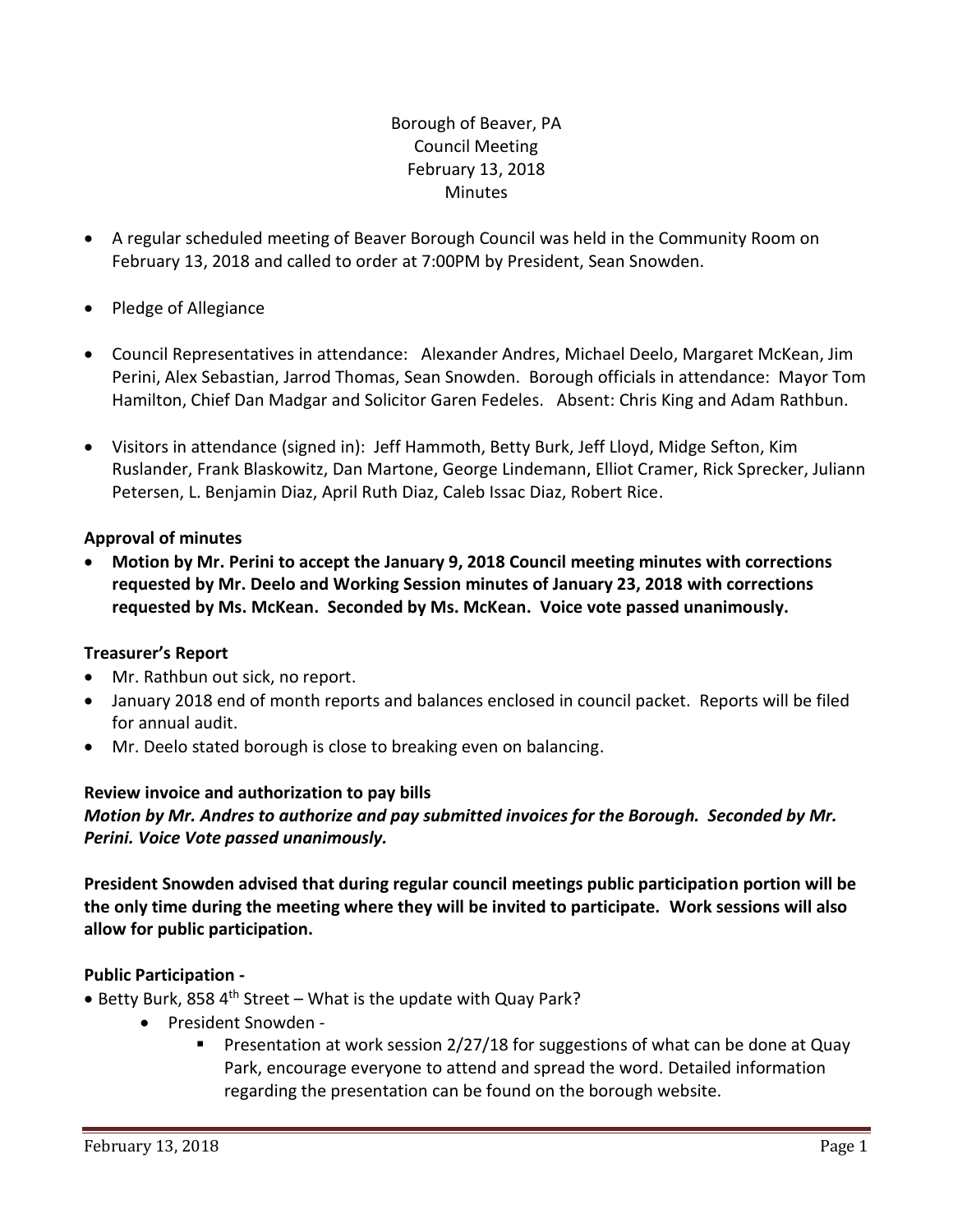- Betty Burk What is protocol after the work session meeting presentation?
	- President Snowden
		- Unsure of what it will lead to, no funding set in place. Anything recommended has to be approved by council.
	- $\bullet$  Betty Burk
		- All is not well with the public on something that does not need repaired except the "bandstand".
	- President Snowden
		- Recommend looking that the link to show that some of the initial thoughts have been eliminated such as public restroom, etc.
- Frank Blaskowitz, 385 Navigation Street Status of the community newsletter? Believes the winter issue did not come out.
	- Chief Madgar
		- Target date is April. Working with a company to take the newsletter to a magazine for a more dynamic extensive approach. Suggested contacting Borough Secretary for additional information.
- Juliann Petersen, 340 Beaver Street Concerned about Columbia Gas using the "trench" method on the trees and amount of damage to the trees. Have contacted borough and Tree Commission. Spoke to Dan Martone about doing a "bore" method but had limited success due to the river rock. Alarmed to see roots cut so low. Recommend working with an arborist, spoke to Ed Bird from Columbia Gas and in the past they have worked with an arborist. Resources show staying outside of the drip line (or tree canopy) for digging around the tree roots; there is a calculation called protected root zone.
	- President Snowden -
		- **Trenching necessary due to river rock. Not much can be done, the gas lines need** replaced. Columbia Gas has a restoration/repair for the damage but will not repair years down the road. Will have word back at next Work Session meeting about talk with Columbia Gas and tree concerns.
	- Dan Martone
		- Attempted boreing along Taylor and Beaver streets, but was too problematic with the river rock, options limited. One approach should be to consult with the Shad tree Commission Arborist, Tim Stancec.
	- $\bullet$  Frank Blaskowitz -
		- Arborist on the Tree Commission but has not weighed in on the situation yet, he works out of town often. Has the borough met with Columbia Gas regarding the trees? Try Chief Madgar's approach with contacting Columbia Gas about the tree concern.
	- Juliann Peterson
		- Not just main trees of concern, but also resident's trees on property. What are the effects of the trees down the road with damage?
	- Chief Madgar
		- Asked Dan Martone to follow up with Columbia Gas and get an answer, they possibly have an arborist on their staff.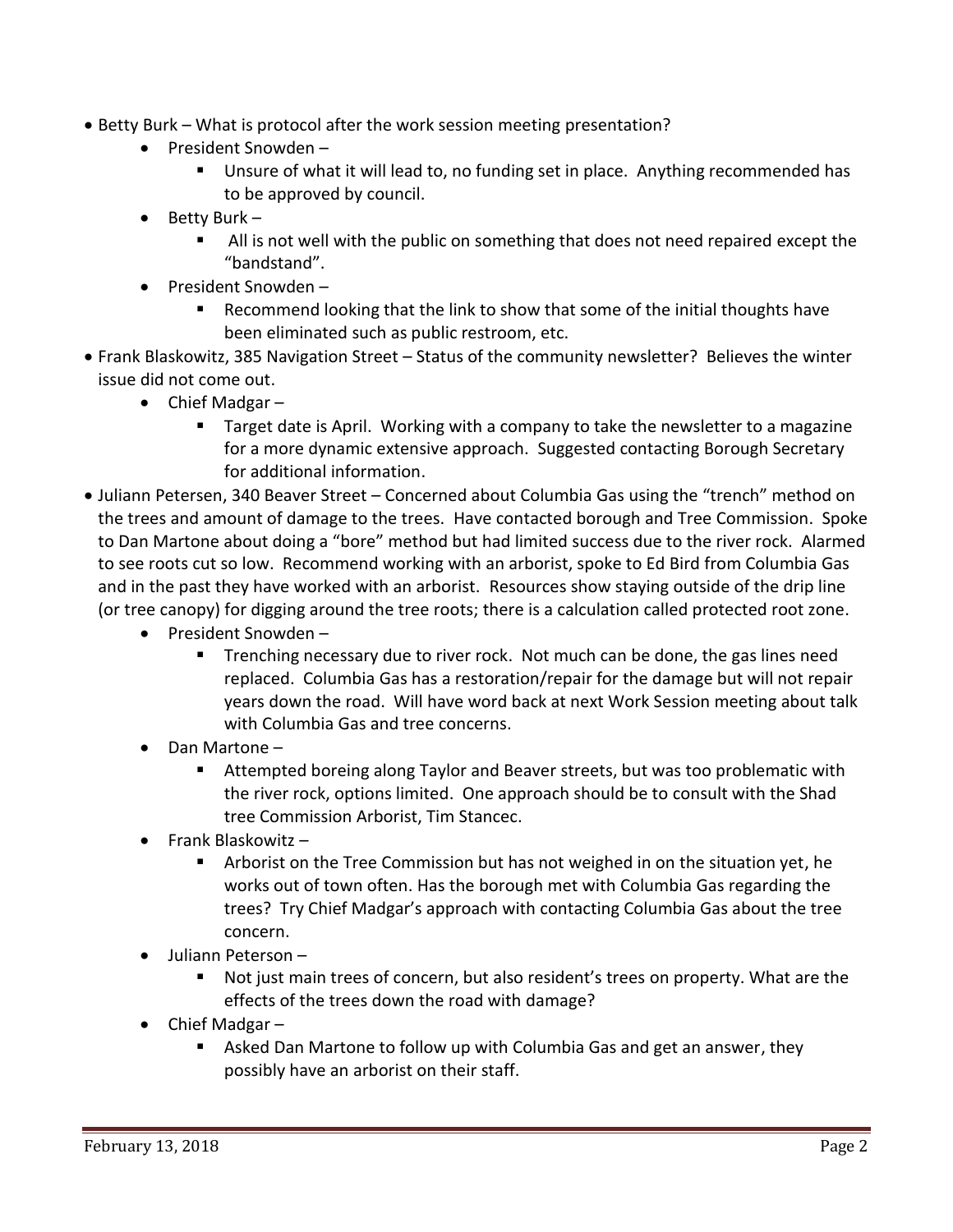# **Reports – Commissions/Authorities**

**Council of Governments (COG) –** Reported by Mr. Andres

- January 2018 meeting minutes enclosed in council packet
- Mike Deelo and Alex Andres attended the meeting; Mr. Deelo received a tour of the Columbia Gas facility. There was a discussion on how to work with communities and have people to collaborate with the communities.
- Mr. Andres had the opportunity to go to the State of the County Breakfast to hear the commissioner speak; the county is in good shape.

# **Civil Service Commission –** Reported by Midge Sefton

January 2, 2018 meeting minutes enclosed in council packet; only order of business was reorganizing

## **Zoning Hearing Board (ZHB) –** No report

#### **Planning Commission –** Reported by Bob Rice

- Draft meeting report from January 15, 2018 enclosed in council packet
- Planning Commission will hold a special meeting on February 27, 2018; no decisions will be made, just information. Asked if a Beaver Alert could be sent.
- Chief Madgar
	- o Questioned how much time needed for presentation.
- $\bullet$  Bob Rice  $-$ 
	- $\circ$  Around 30 minutes for the presentation (not including questions/comments).

#### **Tree Commission –** Reported by Frank Baskowitz

January 22, 2018 meeting minutes enclosed in council packet

# **Code Enforcement Officer Report -** Reported by Mr. Sprecker

January 2018 reports enclosed in council packet.

#### **Historic Architectural Review Board (HARB) –** Reported by Bob Rice

- 1/25/18 meeting was held and will have report of results and analysis of the survey monkey over the last 6 weeks, received about 200 responses.
- January was an additional survey of peripheral areas in town to evaluate structural integrity and will have a report on that.
- Would like to advertise on Beaver Alert as much as possible to make the meeting on 2/27/18.

#### **Municipal Authority –** Reported by Mr. Deelo.

- January 17, 2018 Reorganization Meeting Minutes and Municipal Authority Regular Meeting Minutes enclosed in council packet
- Issue involving Planning Commission, Borough, and Municipal Authority of Air Monitors.
- In the minutes that the Planning Commission is recommending the Borough or Municipal Authority move forward/seriously consider installing the Air Monitors. Discussed at working meeting but best to give Municipal Authority first right of refusal.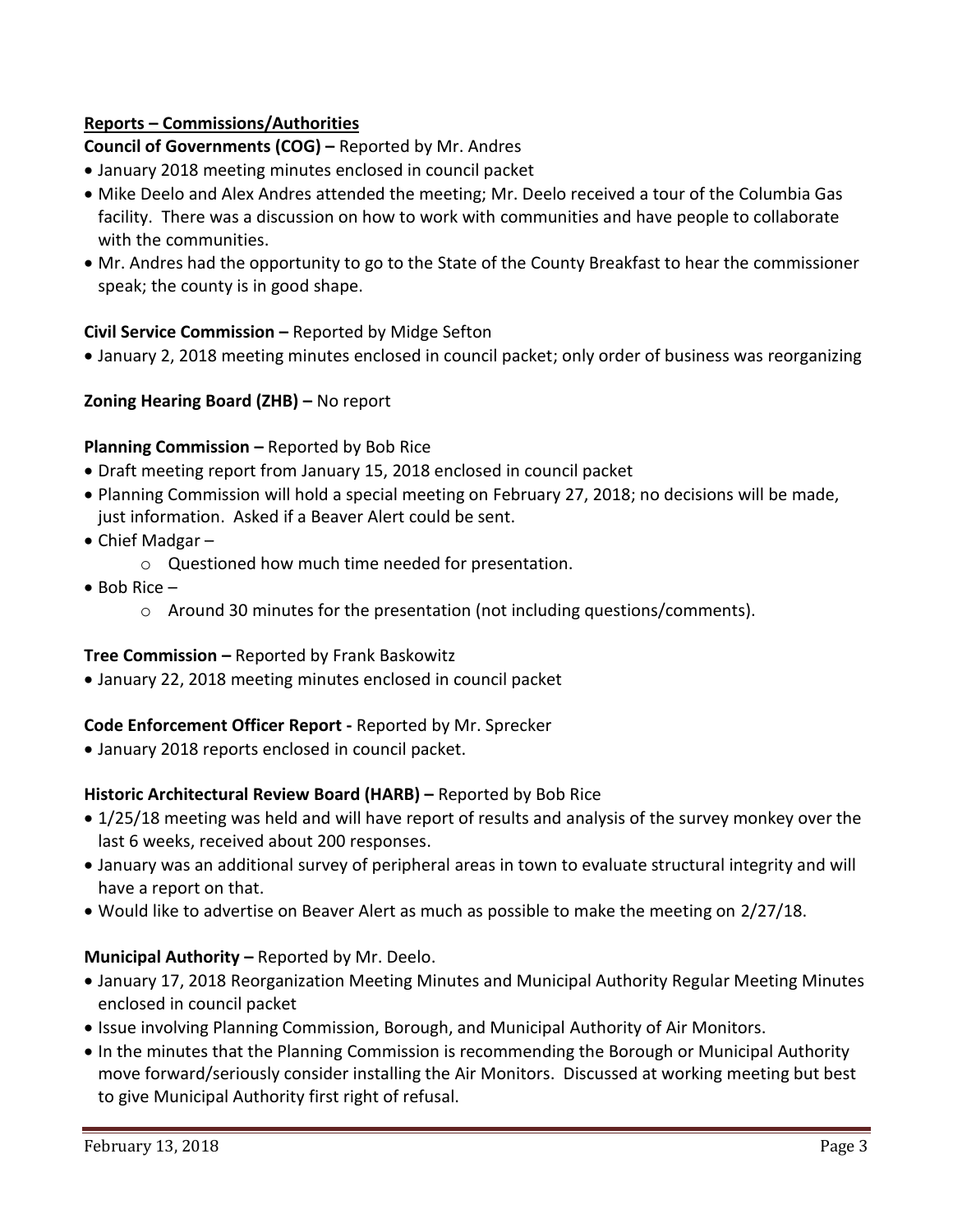- Recommendation for council to defer on this matter and will be brought up at Municipal Authority next week and will report back to council.
- Ms. McKean
	- o What kind of pollutants would be trapped by this?
- Mr. Deelo
	- $\circ$  Spoke to professor at CMU who is coprincipal of this called RAMP. Monitors are a grant from the EPA. Monitors designed by a Pittsburgh company called Sensevere to look at pollutants such as coal and coke production.
	- $\circ$  Monitors will not monitor the pollutants such as VOC from the Shell plant but would be an easy add to monitor that.
	- o How would the data be retrieved/stored, interpreted, and shown to the public?

## **Council Committee Reports**

#### **Public Safety/Code Enforcement –** No report.

- Mr. Sebastian
	- o Will informally meet with Solicitor Steele before the Work Session.

## **Finance –** No report.

## **Highway –** Reported by Mr. Thomas

- Public meeting a few weeks ago 1/29/18 for all residents of Turnpike/Park Street with Columbia Gas.
- Organizing a 2<sup>nd</sup> public meeting for all residents affected on river side of town, will most likely be in Mid-March on a Monday evening, will notify council of date.
- Columbia Gas project going pretty well except for tree concerns.

# **General Government –** Reported by Mr. Deelo

Two motions enclosed in council packet under new business for further discussion.

#### **Recreation –** February 13, 2018 report enclosed in council packet

#### **Reports**

# **Manager's Report –** Reported by Chief Madgar

- Reviewed the January 2018 report enclosed in council packet on February 6, 2018 met with Department of Waste for a grant about the recycling to put in for dump trucks, new leaf machines; all things the borough should already have purchased but waiting for this grant. Grant ready to be submitted, will finalize this Thursday, may make some modifications to do shared equipment with Brighton Township to strengthen the grant approval.
- Last grant approved was 12 years ago.
- Two new police vehicles purchased and two were sold.
- House was demolished on Wayne Street, came down in 1 day by Sipe's Demolition, added topsoil.
- Dan Martone –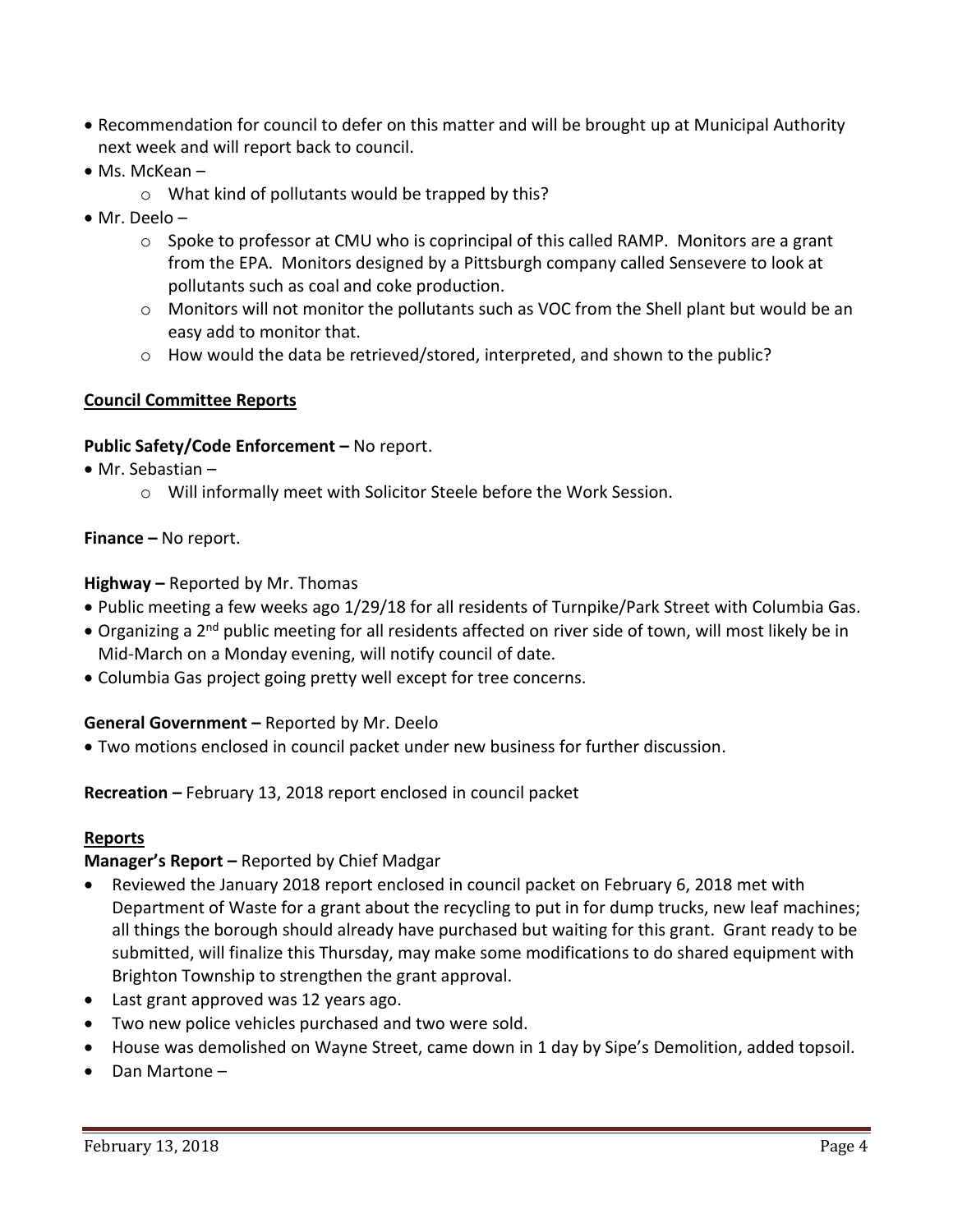- Sipe's Demolition did a great job and were courteous/professional with nice cleanup job. Will let it settle and then put stone down for a parking area and will have new sidewalk in spring. Stump there will be taken out in the next few days.
- Chief Madgar
	- Highway Department back up to full staff, Municipal Authority at full staff. Rob Turyan came back from work related injury, Jim DeGori still off pending surgery.

# **President's Report -** Reported by Mr. Snowden

- Council will meet Tuesday, January 27, 2018 in the community room at 7:00pm for Work Session meeting that will include a presentation of Quay Park, will get mass communication out. Encourage all to attend.
- Mr. Deelo cannot continue to attend COG committee meetings, if anyone would be an assistant to Mr. Andres to contact Mr. Snowden. Meetings are every  $4<sup>th</sup>$  Thursday at 7:00pm at the Monaca Borough Building.

# **Mayor Hamilton –** Reported by Mayor Hamilton.

 Privilege of attending the Polar Plunge in the audience to see 2 council members participating; Alex Andres and Sean Snowden. Representing Beaver and nice to show support and thanked them.

## **Police Chief Madgar – No** report.

**Fire Department – No report.** 

#### **Emergency Management Coordinator –** Reported by Mr. Perini

Emergency Management Coordinator Report dated February 4, 2018 enclosed in council packet.

# **Borough Engineer –** Reported by Mr. Martone

- January 2018 monthly report enclosed in council packet
- Will meet with Juliann Peterson about trenching the trees and what can be done.
- DEP's reason for choosing Two Mile Run creek is smaller body of water carrying more sediment. Will have public meeting before the council meeting. Will do a stream improvement along Two Mile Run with vegetation, etc. Property is Borough property so it is easier to do what we have to do and don't need permission.
- Harlem Alley, preparing a letter to look into not allowing exiting from Harlem Alley onto Market Street for safety reasons such as limited sight distances especially to the left and higher speeds. Eliminate the exit would be safer. There is Beaver Alley that comes from 5<sup>th</sup> to Harlem Alley between College and Market Streets as a secondary access to get in/out of the alley.
- Mr. Deelo
	- Notify the residents of the change with Harlem Alley

#### **Solicitor Report –** Solicitor Fedeles

No report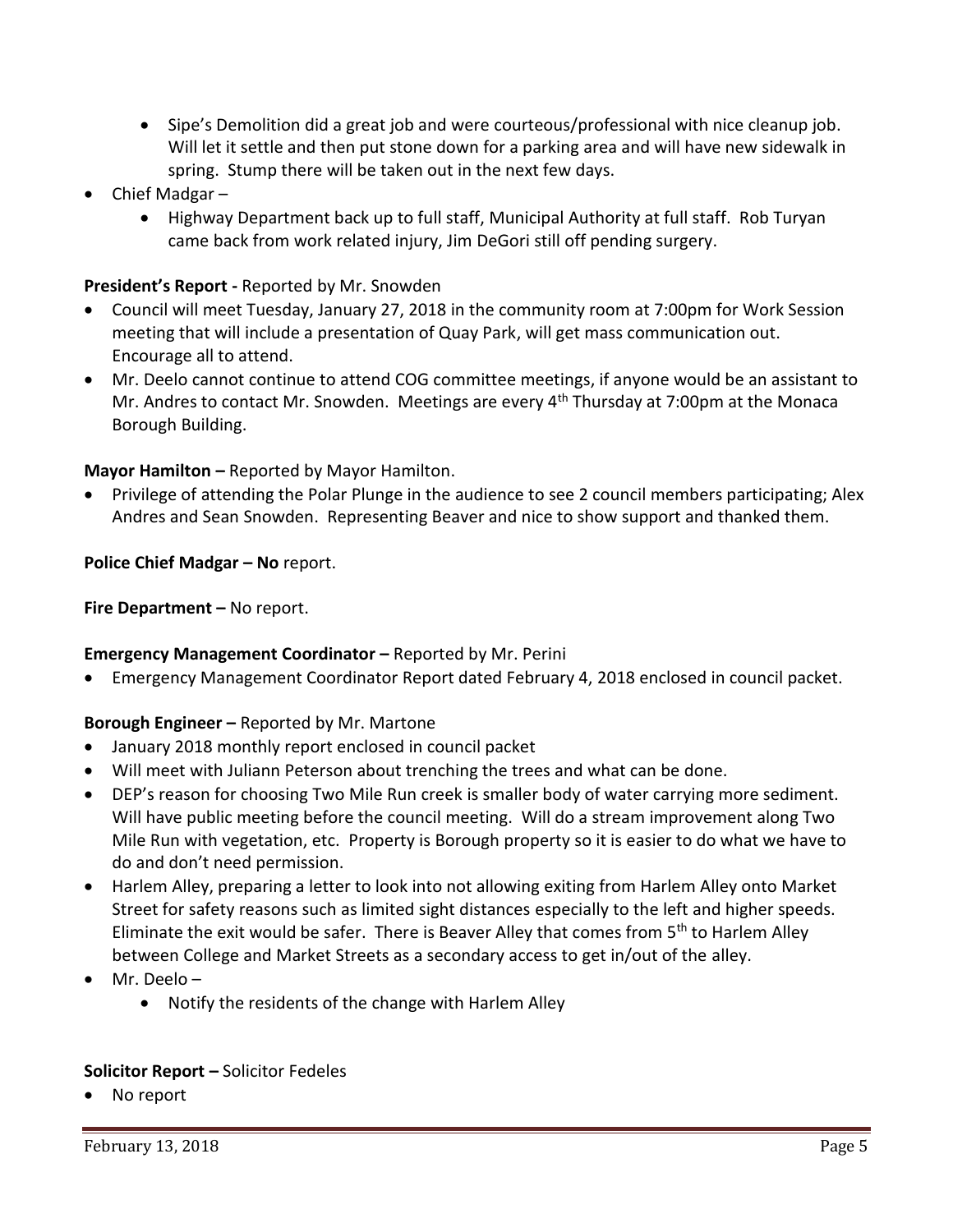## **Old Business**

**Motion - Ordinance rescinding Ordinance #621** *Motion by Mr. Deelo that Beaver Borough Council approve the attached Ordinance rescinding Ordinance 621 as codified in Chapter 1, Section 1-111 of the Code of Ordinances relating to the regular meeting times of Council. Seconded by Mr. Perini. Voice vote passed unanimously.* 

#### **New Business**

#### **Motion – Appointment to the Planning Commission**

*Motion by Mr. Deelo that following recommendation by the Beaver Borough Planning Commission at its January 2018 meeting, I move that Beaver Borough Council appoint Carey McDougall to fill the unexpired term of Nancy Montgomery on the Planning Commission ending December 31, 2018. The appointment is effective immediately. Seconded by Mr. Perini. Voice vote passed unanimously.*

## *Motion – Contribution toward rent of the tax office*

*Motion by Mr. Deelo that Beaver Borough Council approve a contribution of \$250 per month towards a portion of the tax office rent effective January 1, 2018. Seconded by Mr. Perini.*

 *Mr. Deelo stated our previous Solicitor advised the borough it was not appropriate for the borough to assist with rent for the tax office. He asked our new Solicitor, Mr. Fedeles, to review the motion. Mr. Fedeles stated nothing was stopping council to make a payment toward the tax office rent. Mr. Deelo suggested removing the word "contribution" from the motion. Motion was rescinded by Mr. Deelo and Mr. Perini.*

# *Motion by Mr. Deelo that Beaver Borough Council approve \$250 per month towards a portion of the tax office rent effective January 1, 2018. Seconded again by Mr. Perini. Voice vote passed unanimously.*

In reference to the motion regarding rent of the tax office

- Mr. Perini
	- o There is no budget for the rent of the tax office, will come from savings.
- Chief Madgar
	- $\circ$  Met with contractor to repurpose the garage behind the Borough building

**Motion – Right-of-way Agreement between Beaver Borough and Columbia Gas of Pennsylvania, Inc.** *Motion by Jarrod Thomas that Beaver Borough Council approve the attached Right-of-Way agreement between Beaver Borough and Columbia Gas of Pennsylvania, Inc. Conditioned upon satisfactory approval from the Borough Solicitor and Engineer. The gas pipelines laid pursuant to the terms of this Agreement are to be located within the limits of a twenty (20) foot wide permanent easement (Right-of-Way). The Right-of-Way is shown on Exhibit A attached hereto and made a part hereof. Seconded by Mr. Perini. Voice vote passed unanimously.* 

#### **Motion – Resolved Litigation**

*Motion by Mr. Sebastian that Beaver Borough Council settle District Court of Western Pennsylvania Case Number 2:17-cv-899, James Cicco vs Beaver Borough for \$255,000 with the claim to be paid by the Borough's insurance carrier. Seconded by Mr. Perini. Voice vote passed unanimously.*